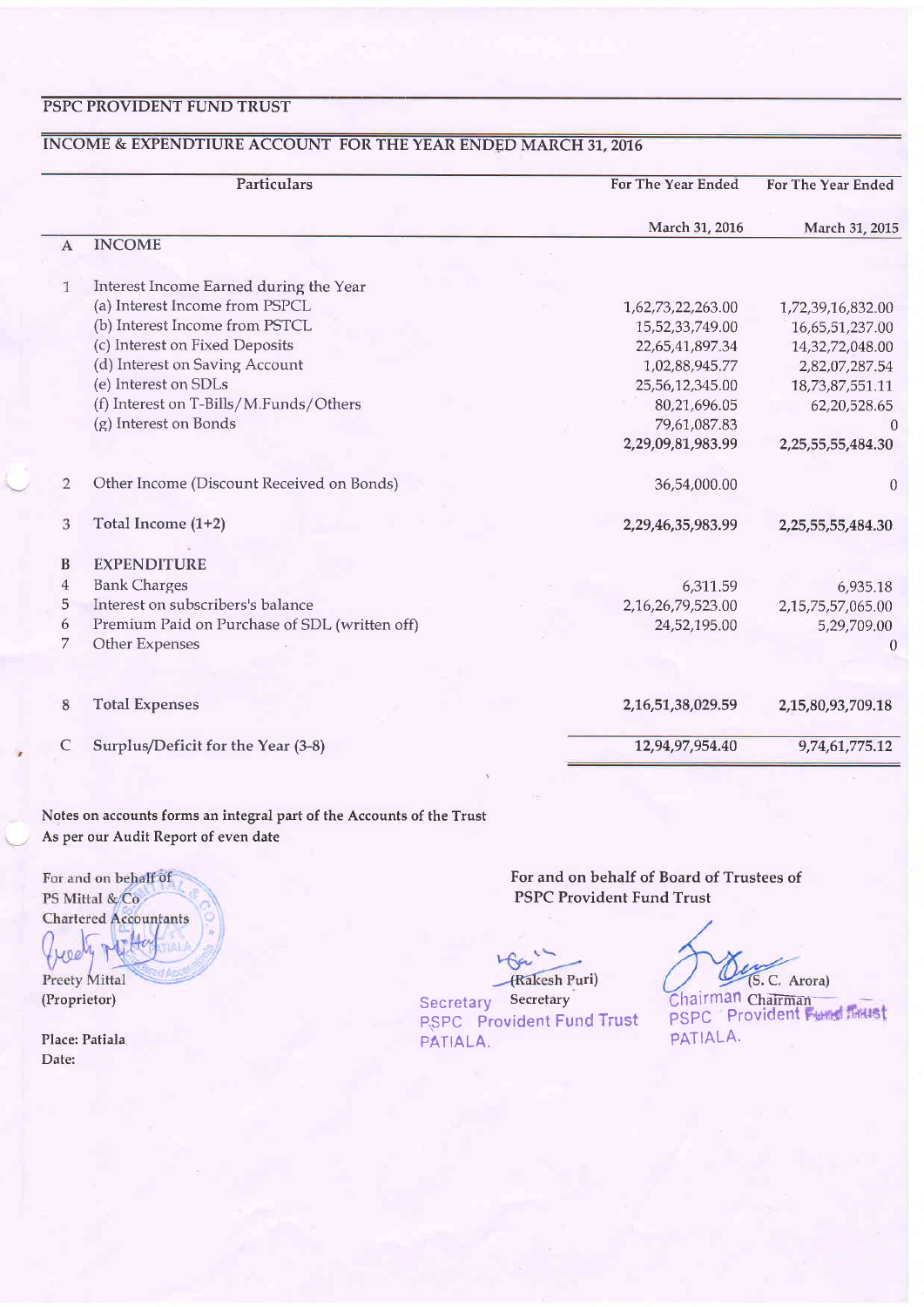PSPC PF TRUST

| <b>BALANCE SHEET AS AT MARCH 31, 2016</b>                       |                   |                         | (Rupees)                |
|-----------------------------------------------------------------|-------------------|-------------------------|-------------------------|
| Particulars                                                     |                   | As at                   | As at                   |
|                                                                 |                   | March 31, 2016          | March 31, 2015          |
| <b>I EQUITY AND LIABILITIES</b>                                 |                   |                         |                         |
| Funds                                                           |                   |                         |                         |
| Employees General Provident Fund A/C<br>Excess Subscription A/C |                   | 27, 26, 51, 56, 525. 00 | 27, 12, 15, 58, 815.00  |
| Surplus/(Deficit) for income & Expendture (Old Balance)         | 13,85,52,082.36   |                         |                         |
| <b>Current Period</b>                                           | 12,94,97,954.40   | 26,80,50,036.7600       | 13,85,52,082.36         |
| <b>Current Liabilities</b>                                      |                   |                         |                         |
| <b>BBMB</b> Account                                             |                   | 68,310,00               |                         |
| Total                                                           |                   | 27,53,32,74,871.76      | 27, 26, 01, 10, 897. 36 |
| <b>II ASSETS</b>                                                |                   |                         |                         |
| 1 Balance with Banks                                            |                   |                         |                         |
| i) State Bank of Patiala (SB A/C)                               | 33,526.47         |                         | 8,962.47                |
| ii) Yes Bank (SB A/C)                                           | 1,89,43,80,689.70 |                         | 39,78,85,297.23         |
| iii) State Bank of India (SB A/C)                               | 506.00            |                         | 486.00                  |
| iv) ICICI (SB A/C)                                              | 609.64            |                         | 1,067.64                |
| v) Axis Bank (SB A/C)                                           | 557.15            |                         | 44.15                   |
| vi) HDFC Bank (SB A/C)                                          | 40.50             |                         | 149.00                  |
| vii) HDFC Bank (SB A/C) CSGL                                    | 3,45,172.34       |                         | 1,16,103.00             |
| viii) Vijaya Bank (SB A/C)                                      | 1,094.00          |                         | 1,054.00                |
| ix) OBC (SB $A/C$ )                                             | 1,082.00          |                         | 1,040.00                |
| x) Induslnd Bank                                                | 484.19            | 1,89,47,63,761.99       | 40,08,06,887.87         |
| 2 Receivables                                                   |                   |                         |                         |
| i) PSPCL Loan Account                                           |                   | 15,62,20,08,204.00      | 17,85,49,33,239.00      |
| ii) PSPCL Current Account                                       |                   | 1,97,50,73,516.00       | 2,05,34,91,759.00       |
| iii) PSTCL Loan Account                                         |                   | 1,53,68,40,271.00       | 1,75,63,88,887.00       |
| iv) PSTCL Current Account                                       |                   | 3,58,986.00             | 16,25,61,524.00         |
| v) Interest Receivable                                          |                   | 14,21,867.00            |                         |
| 3 Investments                                                   |                   |                         |                         |
| i) State Development Loans (SDLs)                               |                   | 3,68,86,80,000.00       | 2,26,82,35,000.00       |
| ii) Fixed Deposit                                               |                   | 1,72,63,95,498.00       | 1,82,97,00,000.00       |
| iii) Treasury Bills                                             |                   |                         | 36,51,18,500.00         |
| iv) Mutual Funds                                                |                   | 18,49,21,548.00         | 11,12,00,000.00         |
| v) SG Corporate Bonds (Catagory 1st)                            |                   | 33,00,00,000.00         |                         |
| vi) PSU/Pvt/PFI/Bank Bonds (Catagory 2nd)                       |                   | 40,00,00,000.00         |                         |
| 4 Interest/Income Accrued/Receivable On:                        |                   |                         |                         |
| i) Fixed Deposits                                               |                   | 11,73,39,082.77         | 2,88,79,981.00          |
| ii) State Developments Loans                                    |                   | 5,20,10,985.00          | 2,94,95,823.00          |
| iii) Treasury Bills                                             |                   |                         | 6,79,474.00             |
|                                                                 |                   |                         | 6,05,619.00             |
| iv) Mutual Funds<br>v) SG Corporate Bonds (Catagory 1st)        |                   | 1,13,552.00             |                         |
|                                                                 |                   | 7,87,500.00             |                         |
| vi) PSU/Pvt/PFI/Bank Bonds (Catagory 2nd)                       |                   | 25,60,100.00            |                         |
| vii) TDS                                                        |                   | 27,53,32,74,871.76      | 27, 26, 01, 10, 897. 36 |

#### Total

Notes on accounts forms an integral part of the Accounts of the Trust As per our Seperate Report of even date

Chartered Accountants FRN 026130N

Ne Preety Mittal (Proprietor) M.NO 526098 Place : Patiala

Date :

For and on behalf of Board of Trustees of PSPC Provident Fund Trust For P S Mittal & Co

 $H -$ -(Rakesh Puri)

Secretary

**Secretary** PATIALA.

 $(S. \overbrace{C}$ Arora) Chairman Chairman

PSPC Provident Fund Trust PSPC Provident Fund Trust PATIALA.